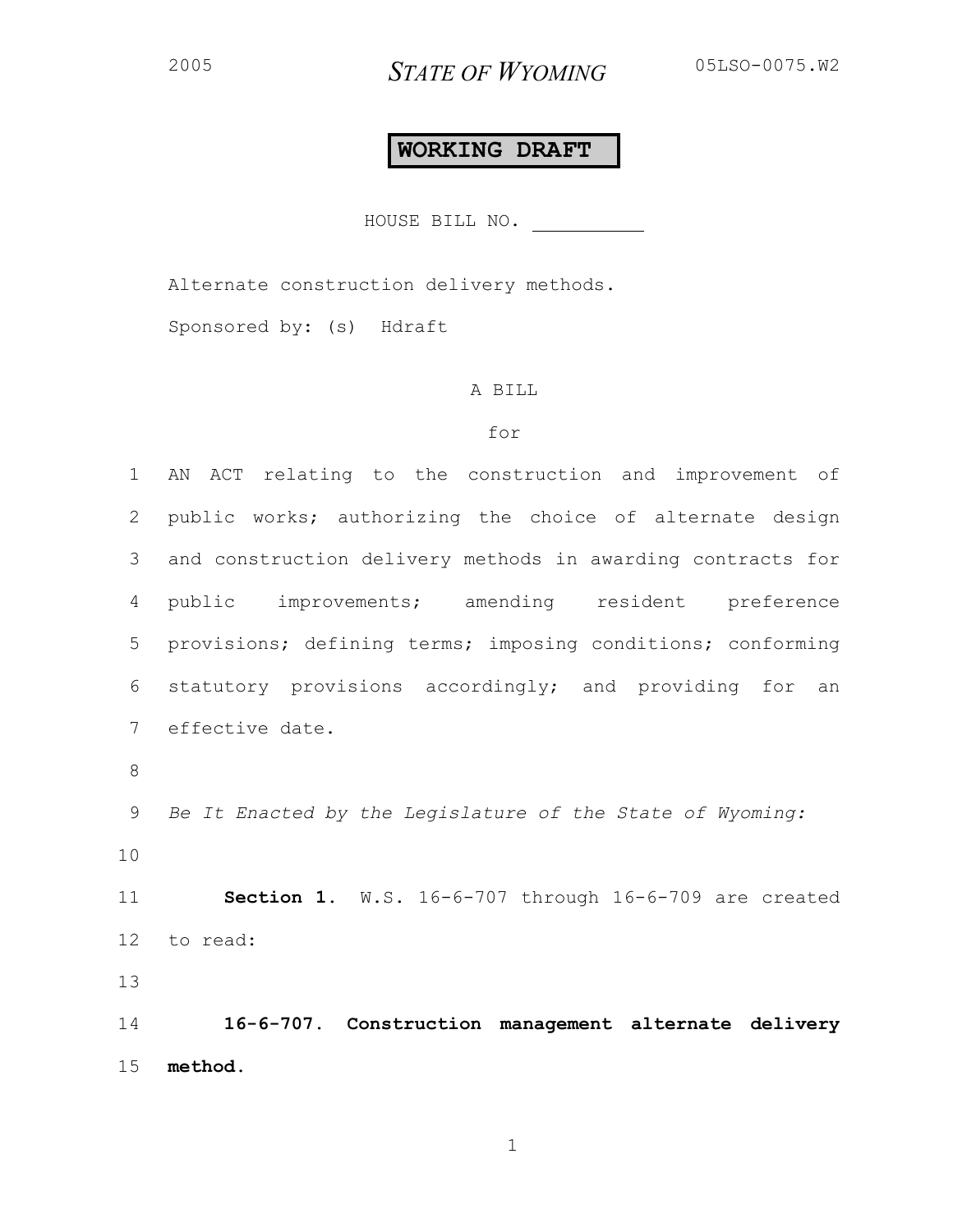1

| $\mathbf{2}$ | (a) Excluding contracts for professional services,        |
|--------------|-----------------------------------------------------------|
| 3            | construction management delivery negotiations by public   |
| 4            | entities and construction managers shall be in accordance |
| 5            | with residency and preference requirements imposed under  |
| 6            | W.S. 16-6-101 through 16-6-107.                           |
| 7            |                                                           |
| 8            | (b) Formal requests for proposal for preconstruction      |
| $\mathsf 9$  | construction services by a construction<br>manager<br>or  |
| 10           | submitted by a public entity shall require at least the   |
| 11           | following information:                                    |
| 12           |                                                           |
| 13           | (i) The location of the primary place of                  |
| 14           | business;                                                 |
| 15           |                                                           |
| 16           | (i)<br>The name and identification of individuals         |
| 17           | to be assigned to the project;                            |
| 18           |                                                           |
| 19           | (iii) Experience with similar projects;                   |
| 20           |                                                           |
| 21           | (iv) Qualifications;                                      |
| 22           |                                                           |
| 23           | (v) Ability to protect the interests of<br>the            |
| 24           | public entity during the project;                         |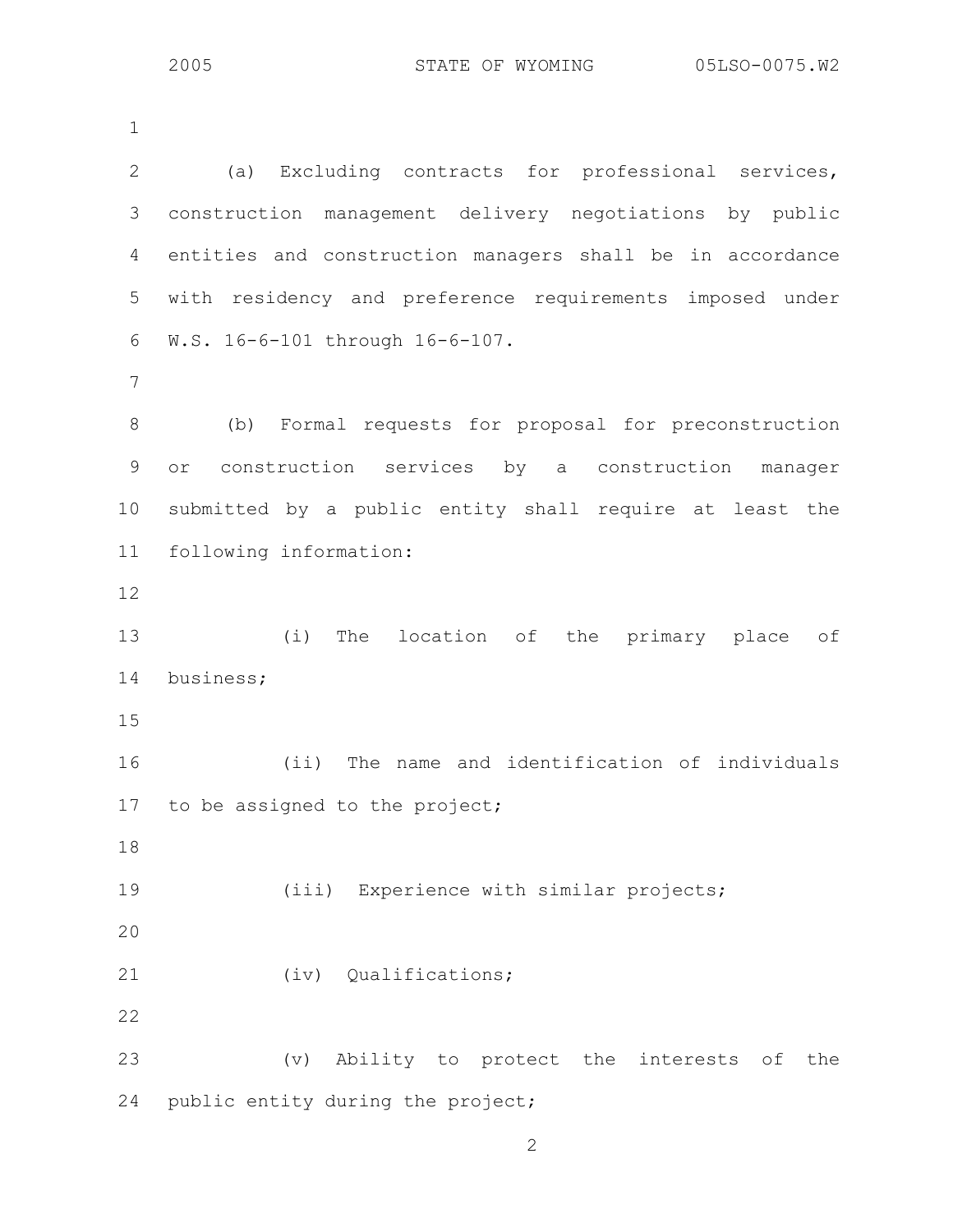1 2 (vi) Ability to meet project budget and time 3 schedule requirements; and 4 5 (vii) Excluding contracts for professional 6 services, compliance with W.S. 16-6-102. 7 8 **16-6-708. Design build alternative delivery method.**  9 10 (a) Excluding contracts for professional services, if 11 a public entity elects to use a design build delivery 12 method for a construction project it shall submit a request 13 for qualifications for obtaining candidates and shall 14 submit a request for proposal to establish the scope of 15 work, completion time schedule and all other requirements 16 determined to substantially affect the cost and quality of 17 the project. Under this alternate design and construction 18 delivery method, the respondent shall be required to obtain 19 a surety and performance bond.

20

21 (b) Formal requests for proposal for design and 22 construction services under the design build method shall 23 require at least the following information:

24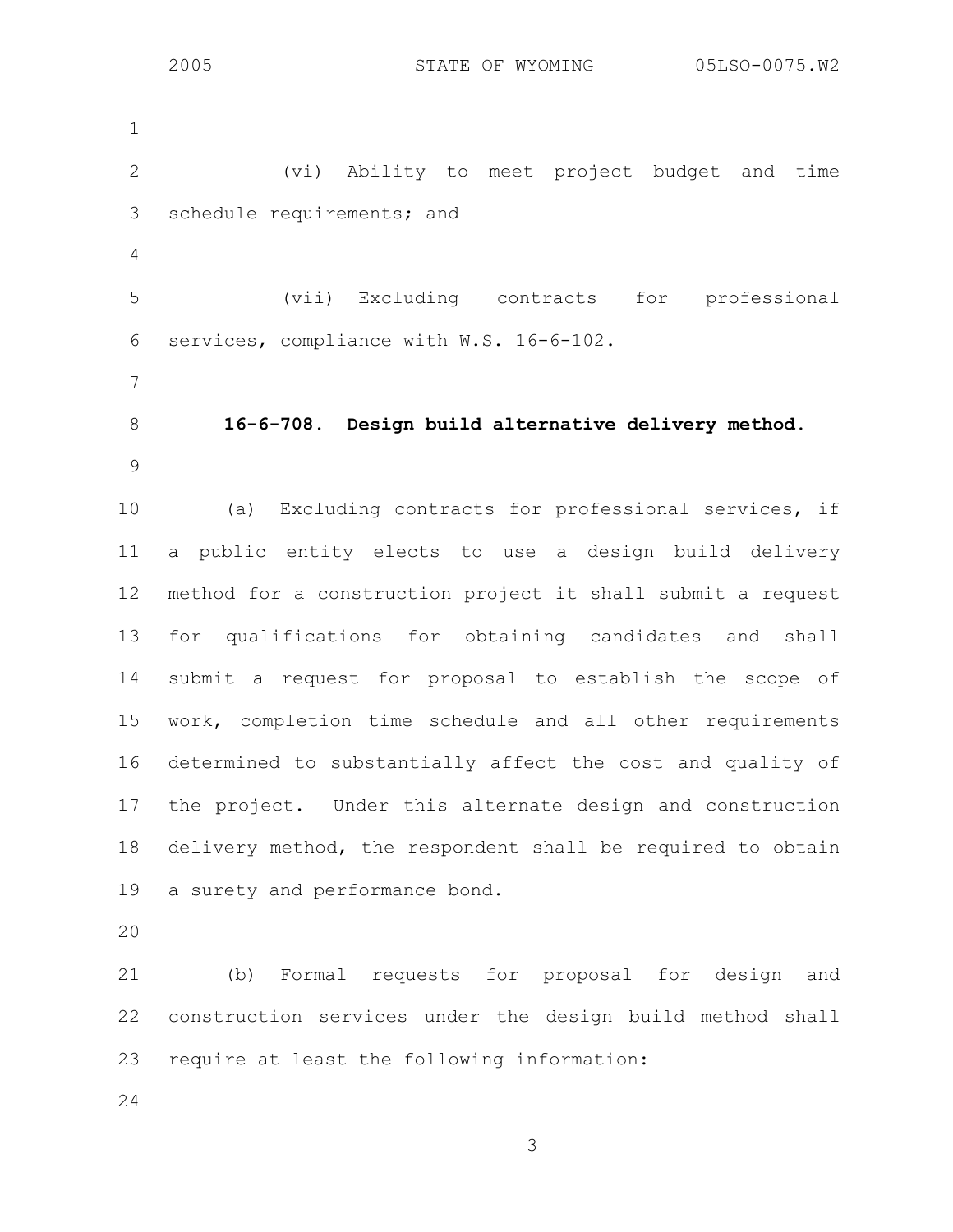1 (i) The location of the primary place of 2 business; 3 4 (ii) The names and identification of individuals 5 to be assigned to the design portion of the contract; 6 7 (iii) The names and identification of 8 individuals to be assigned to the construction portion of 9 the contract; 10 11 (iv) Experience with similar projects; 12 13 (v) Qualifications; 14 15 (vi) Ability to protect the interests of the 16 public entity during the project; 17 18 (vii) Ability to meet project budget and time 19 schedule requirements; 20 21 (viii) Excluding contracts for professional 22 services, compliance with W.S. 16-6-102. 23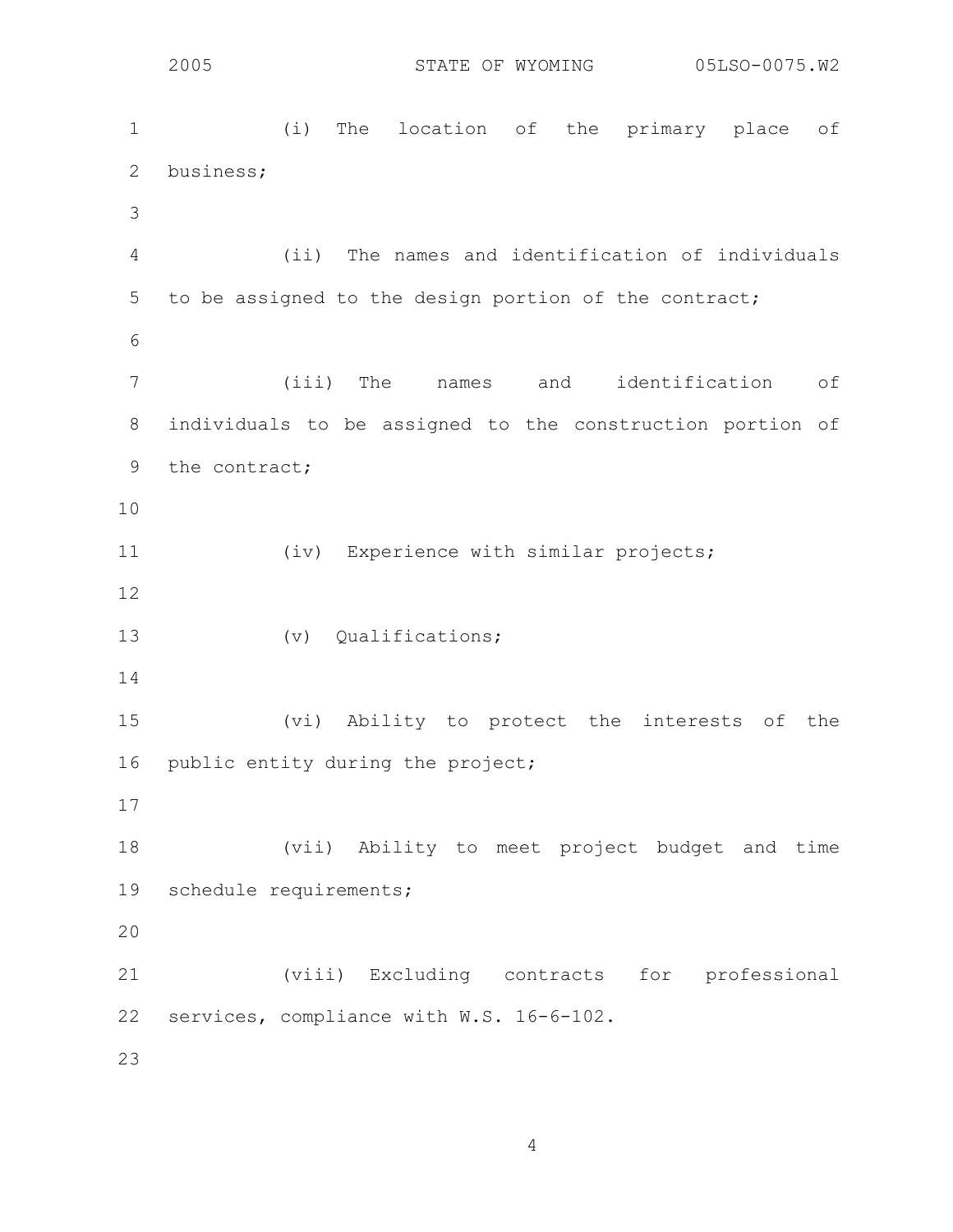$\sim$  5 1 (c) After review of proposals submitted in response 2 to a request pursuant to subsection (b) of this section and 3 for any contract for a project amount less than one million 4 dollars (\$1,000,000.00), or if there is only one (1) 5 respondent to the request regardless of the contract 6 amount, the public entity may select the respondent. If 7 the contract involves a project of one million dollars 8 (\$1,000,000.00) or more, the public entity shall select two 9 (2) respondents to be personally interviewed by the entity 10 including an oral presentation by each respondent. During 11 the interview process, the respondents shall be provided 12 with the project scope of work, the project budgetary 13 limitations, the completion deadlines and all other 14 requirements included in the request for proposal. The 15 public entity shall disclose all criteria included in the 16 proposal, assign a percentage value to each criterion, and 17 disclose the scoring process and quality criteria used to 18 assess proposals. Proposals responding to a request for 19 proposal shall include: 20 21 (i) A technical proposal, including: 22 23 (A) Complete schematic design documents 24 including an overall site, civil and landscaping plan,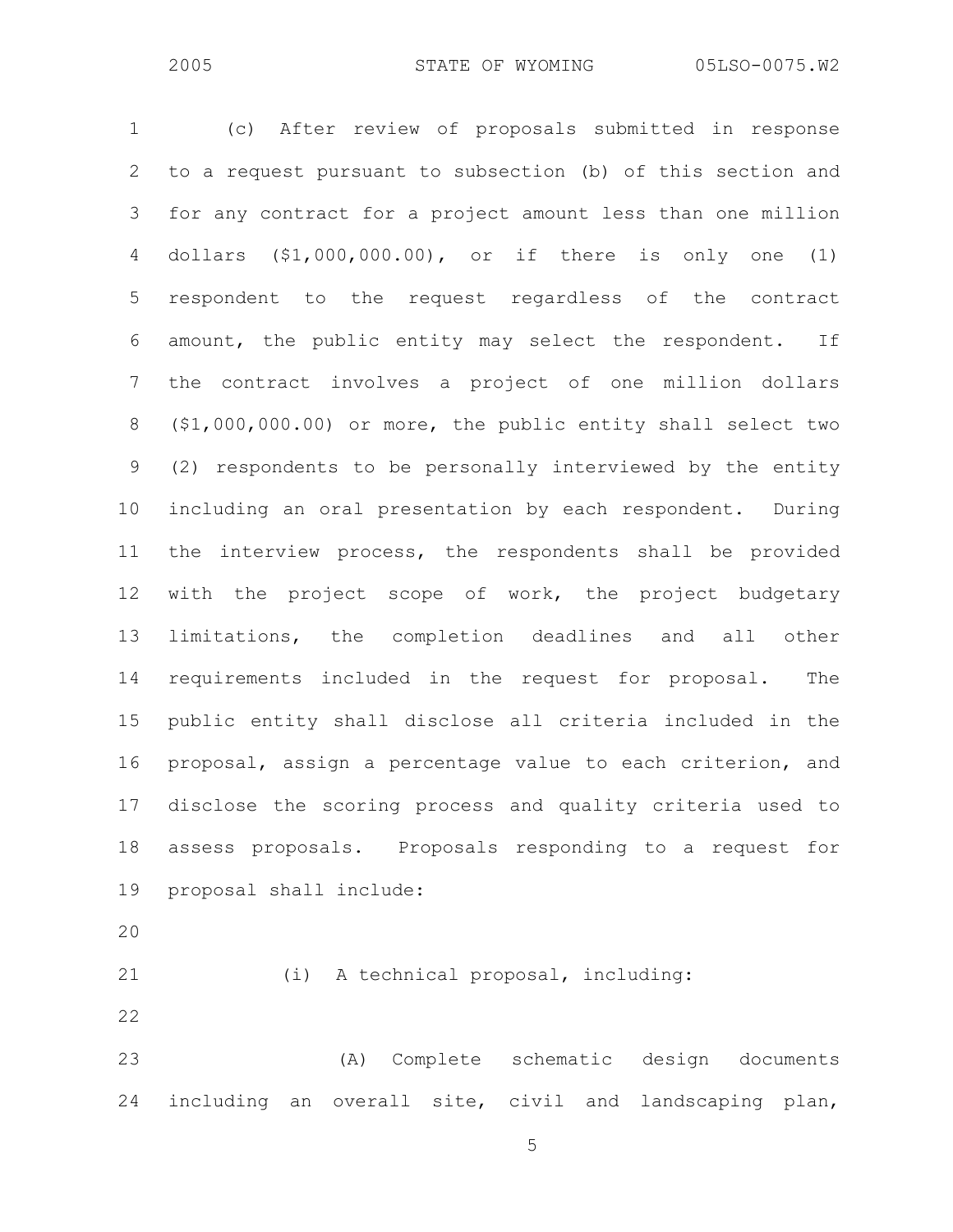1 complete floor plans for all floor and mezzanine spaces, at 2 least four (4) elevations, a roof framing plan, details and 3 perspectives indicating the scope and quality of the design 4 and complete outline specifications with mechanical and 5 electrical systems clearly identified or indicated within 6 the schematic drawings or outline specifications; 7 8 (B) A preliminary project schedule 9 reflecting the scope of work defined in the schematic 10 design documents; 11 12 (C) A letter from the respondent's surety, 13 advising the owner of the respondent's ability to obtain 14 payment and performance bonds for the project. 15 16 (ii) A guaranteed maximum price proposal 17 including a detailed estimate of the costs for the scope of 18 work defined in the schematic design documents; and 19 20 (iii) An oral presentation to the public entity 21 on the proposal. 22 23 **16-6-709. Responsibilities under alternate delivery**  24 **contracts.**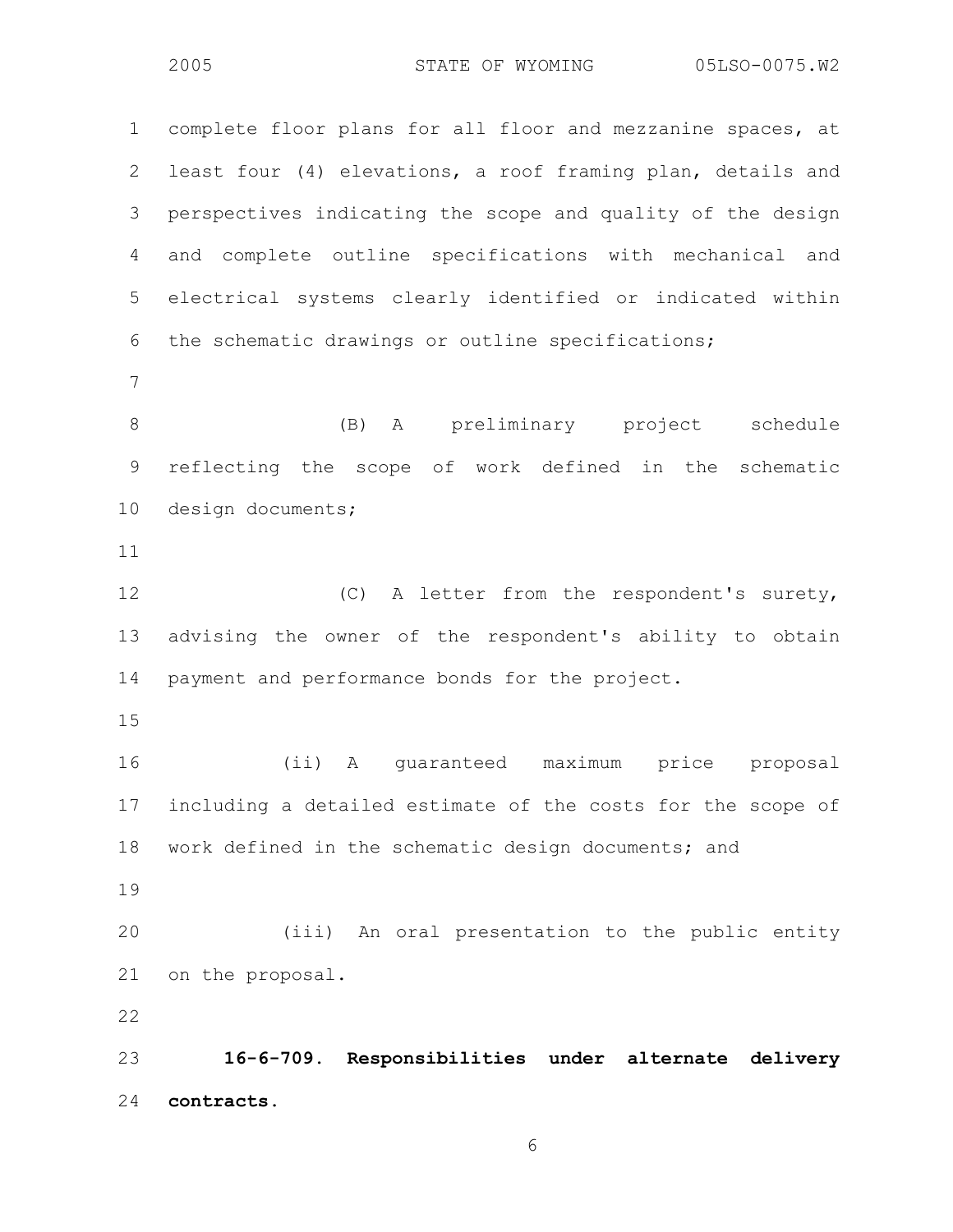1 2 Any contract awarded under W.S. 16-6-707 or 16-6-708 shall 3 comply with all reporting and administrative requirements 4 assigned by the public entity to the recipient of a design 5 bid build contract, including retainage, payment and 6 performance bonding and default of contract. 7 8 **Section 2.** W.S. 15-1-113(a), (c) through (e) and (j), 9 16-6-101(a)(i), 16-6-102(a), 16-6-119, 16-6-701(a) by 10 creating new paragraphs (v) through (viii) and by amending 11 and renumbering (v) as (ix), 16-6-702, 18-6-201 by creating 12 a new subsection (c), 18-6-202 by creating a new subsection 13 (d),  $21-15-114$  (a)(viii) by creating a new subparagraph  $(J)$ , 14 35-2-429 and 35-3-107 are amended to read: 15 16 **15-1-113. Contracts for public improvements.**  17 18 (a) All contracts for any type of public improvement, 19 excluding contracts for professional services or where the 20 primary purpose is emergency work or maintenance, for any 21 city or town or joint powers board wherein at least one (1) 22 member is a municipality shall be advertised for bid or for 23 response if a request for proposal or qualification under 24 W.S. 16-6-707 through 16-7-709 is used, if the estimated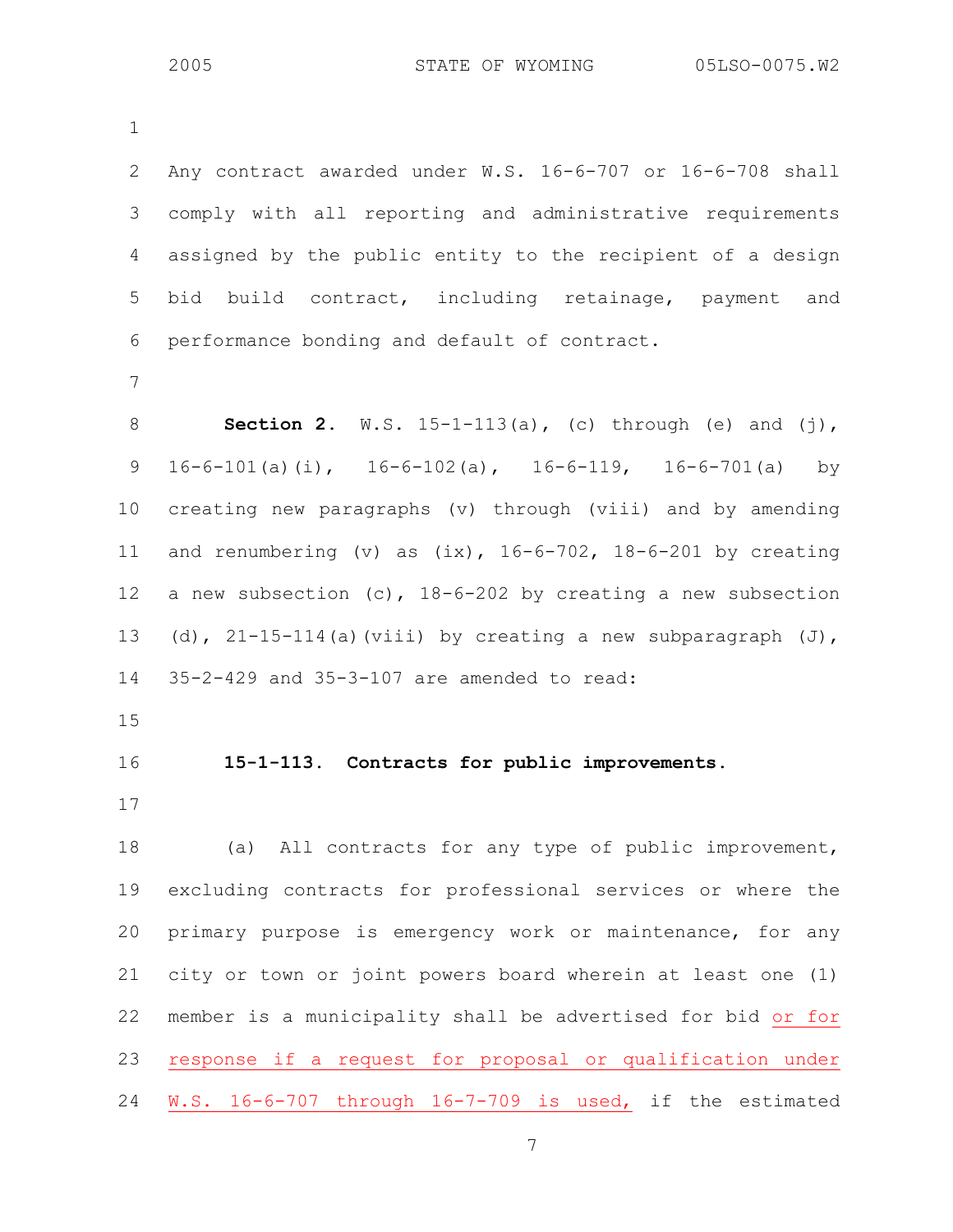1 cost, including all related costs, exceeds a bid threshold 2 of twenty thousand dollars (\$20,000.00), except that a 3 contract for the purchase or lease of a new automobile or 4 truck shall be advertised regardless of cost and if there 5 is an automobile or truck for trade-in, it shall be 6 included as a part of the advertisement and bid. The 7 requirements of W.S. 15-1-112(a) do not apply to any city 8 or town trading in an automobile or truck on the purchase 9 of a new automobile or truck.

10

11 (c) The contract shall be let to the lowest bidder or 12 most qualified respondent who shall be determined qualified 13 and responsible in the sole discretion of the governing 14 body. The governing body may use alternate design and 15 construction delivery methods as authorized under W.S. 16 16-6-707 through 16-6-709 if deemed appropriate. The 17 governing body may reject all bids or responses submitted 18 if it finds that none of them would serve the public 19 interest. For contracts in excess of five hundred thousand 20 dollars (\$500,000.00), cities, towns and joint powers 21 boards may prequalify contractors who wish to submit bids 22 or responses based on such criteria as the project type and 23 experience, expertise, professional qualifications, past 24 performance, staff proposed, schedule proposed, financial

8 and 2012 and 30 and 30 and 30 and 30 and 30 and 30 and 30 and 30 and 30 and 30 and 30 and 30 and 30 and 30 a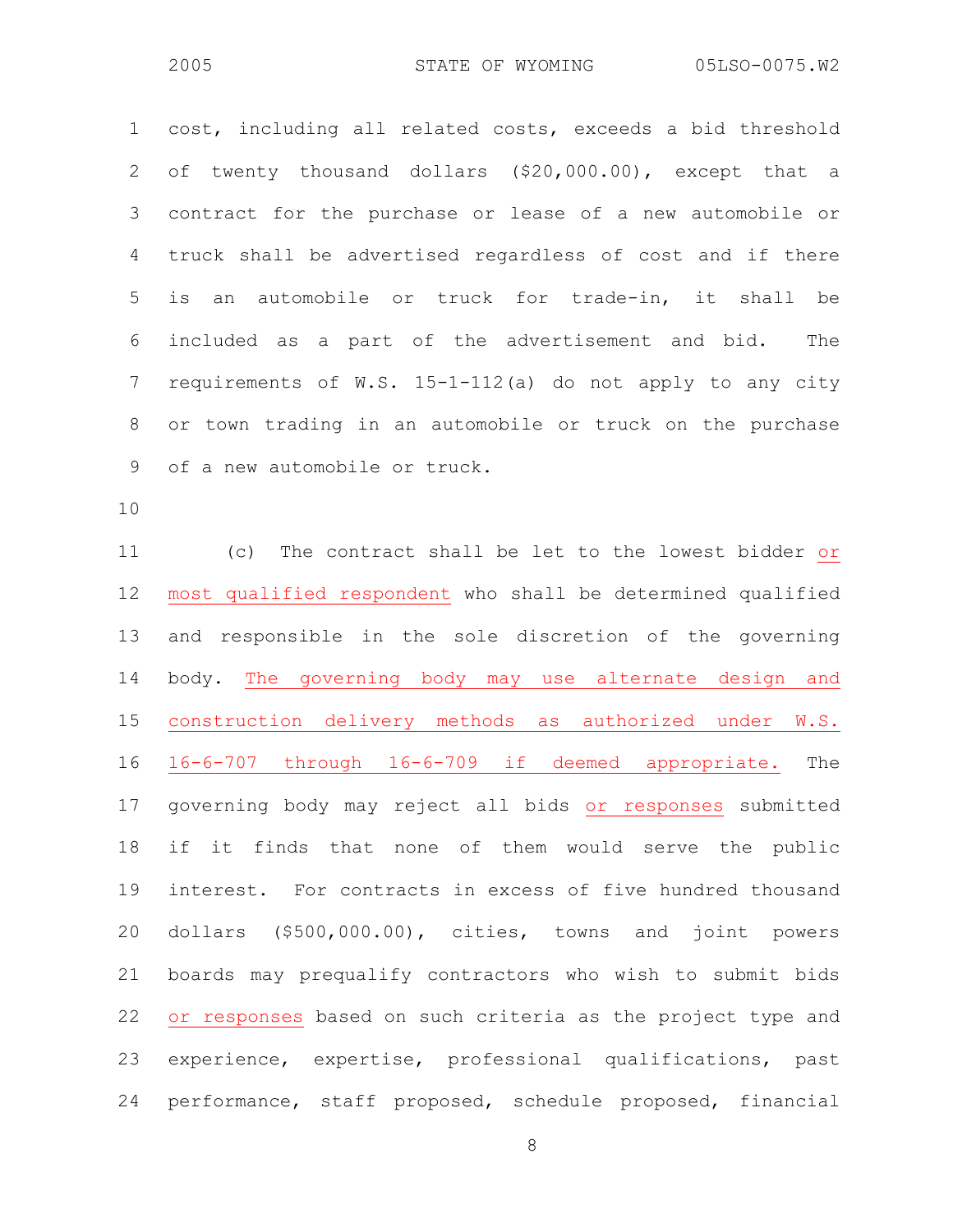1 strength, qualification of supervisors proposed to be used, 2 technical solutions proposed or references.

3

4 (d) Every contract shall be executed by the mayor or 5 in his absence or disability, by the president or other 6 presiding officer of the governing body and by the clerk or 7 designee of the governing body. The successful bidder or 8 respondent shall furnish to the city, town or joint powers 9 board a bond as specified in the advertisement, or if the 10 contract price is one hundred thousand dollars 11 (\$100,000.00) or less, any other form of financial 12 guarantee satisfactory to the city, town or joint powers 13 board. The bond or other form of financial guarantee shall 14 meet the requirements of W.S. 16-6-112.

15

16 (e) Before advertising for a bid for any work on the 17 construction of any public improvements and except as 18 provided under W.S. 16-6-707 through 16-6-709 for alternate 19 design and construction delivery methods, detailed plans 20 and specifications shall be prepared, together with an 21 estimate of the probable cost and a form of the proposed 22 contract. Except as provided under W.S. 16-6-701 through 23 16-6-706, no contract may provide for the monthly retention 24 of more than ten percent (10%) of the contract price on the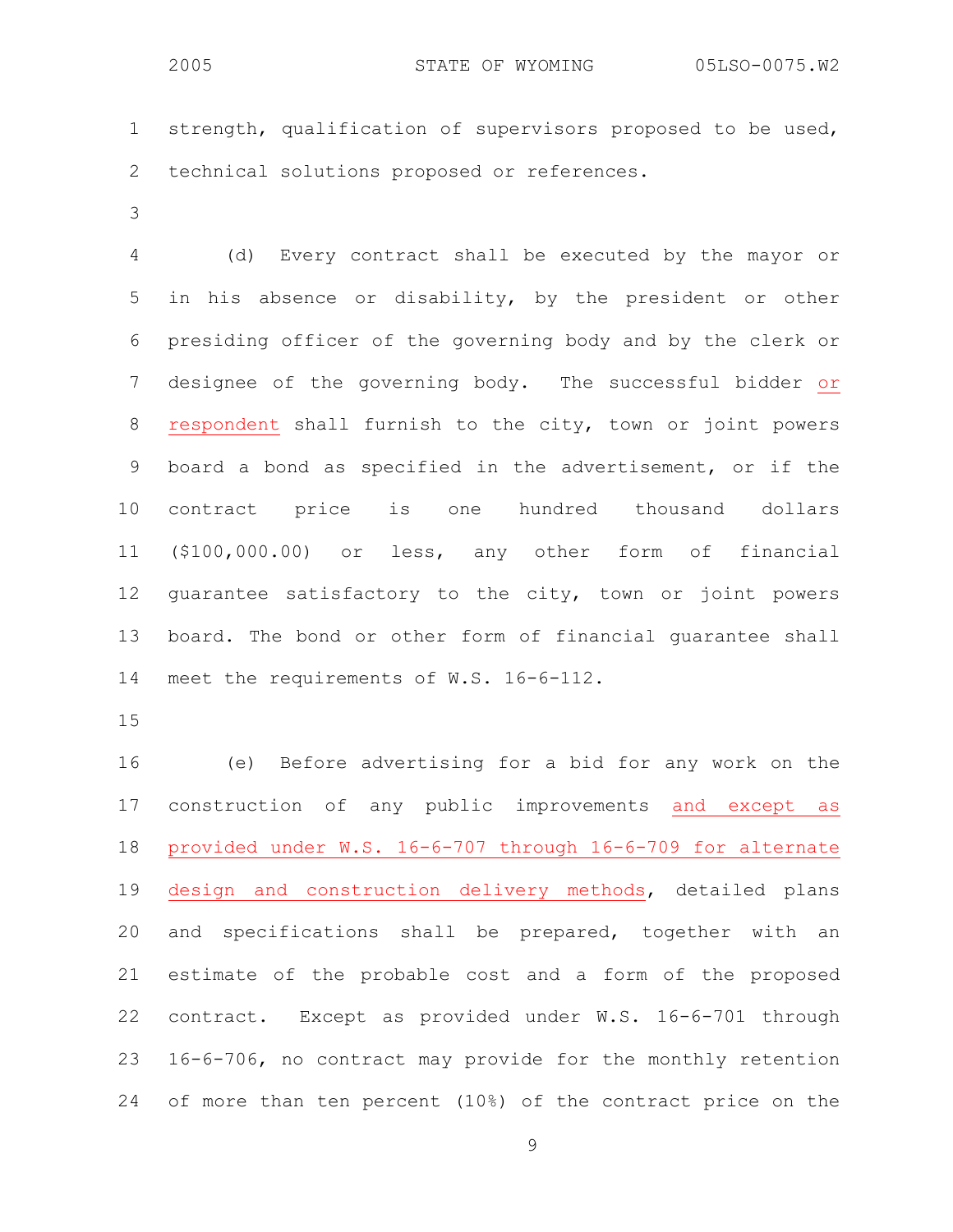1 amount of work done during the month, as shown by the 2 estimate of the city or town engineer or designated local 3 official. No progress payment may be made until the city 4 or town engineer or designated local official has furnished 5 the estimate, together with a certificate that the amount 6 of work estimated to have been done conforms in all 7 material respects with the requirements of the contract. A 8 joint powers board may designate an official of any member 9 city or town to perform the functions required by this 10 subsection.

11

12 (j) Any officer or employee of the city, town or 13 joint powers board who aids any bidder or respondent in 14 securing a contract to furnish labor, material or supplies 15 at a higher or lower price than that proposed by any other 16 bidder or respondent, or who favors one bidder or 17 respondent over another by giving or withholding 18 information, or who willfully misleads any bidder or 19 respondent in regard to the character of the material or 20 supplies called for, or who knowingly certifies to a 21 greater amount or different kind of material or supplies 22 than has been actually received, is guilty of malfeasance, 23 which renders his office vacant.

24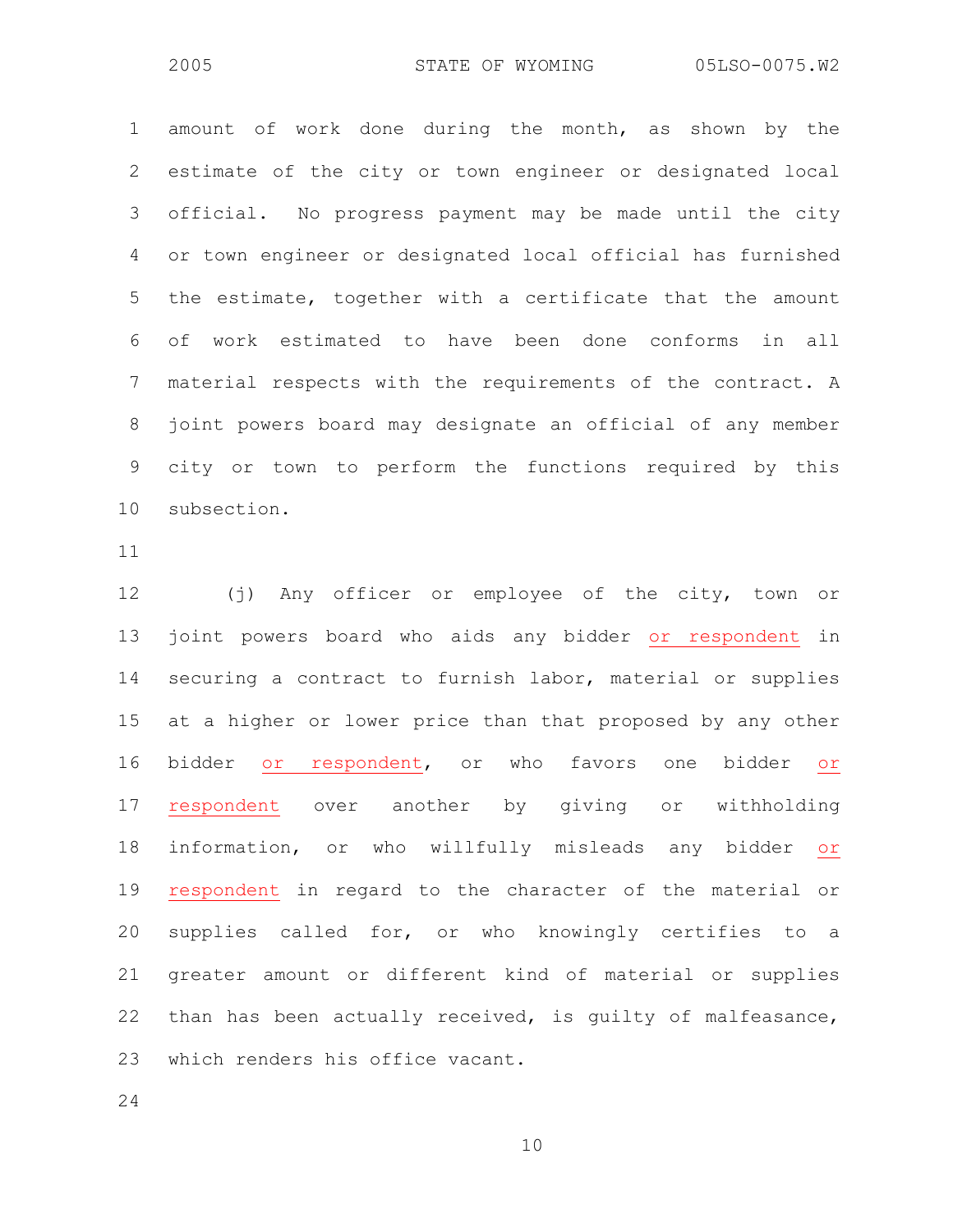1 **16-6-101. Definitions.**  2 3 (a) As used in this act: 4 5 (i) "Resident" means a person, partnership, 6 limited partnership, registered limited partnership, 7 registered limited liability company or corporation 8 certified as a resident by the department of employment 9 prior to bidding upon the contract or responding to a 10 request for proposal, subject to the following criteria and 11 subject to W.S. 16-6-102(d): 12 13 (A) Any person who has been a resident of 14 the state for one (1) year or more immediately prior to 15 bidding upon the contract or responding to a request for 16 proposal; 17 18 (B) A partnership or association, each 19 member of which has been a resident of the state for one 20 (1) year or more immediately prior to bidding upon the 21 contract or responding to a request for proposal; 22 23 (C) A corporation organized under the laws 24 of the state with at least fifty percent (50%) of the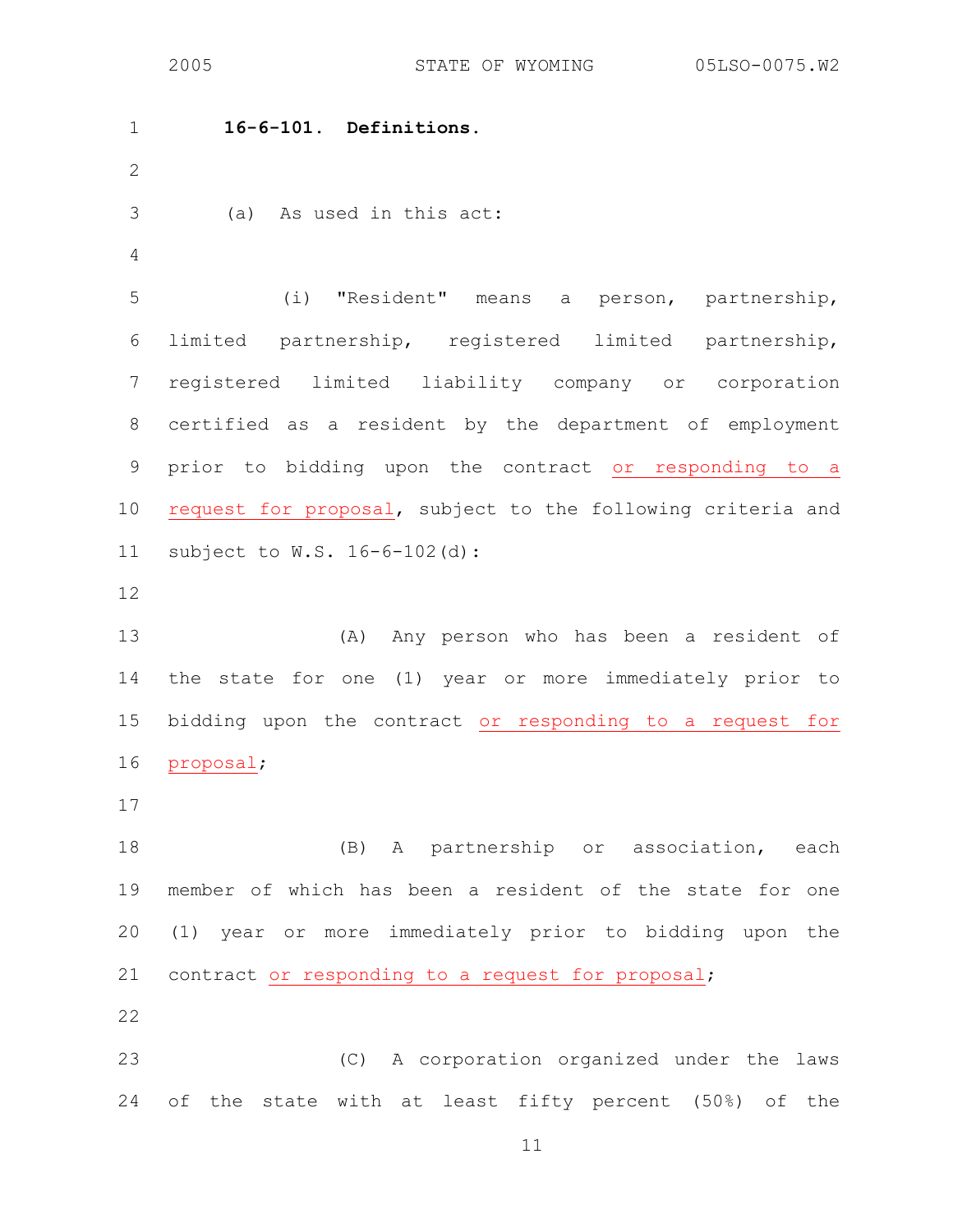1 issued and outstanding shares of stock in the corporation 2 owned by persons who have been residents of the state for 3 one (1) year or more prior to bidding upon the contract or 4 responding to a request for proposal, and which maintains 5 its principal office and place of business within the 6 state, and the president of the corporation has been a 7 resident of the state for one (1) year or more immediately 8 prior to bidding upon the contract or responding to a 9 request for proposal; 10 11 (D) A corporation organized under the laws 12 of the state which has been in existence in the state for 13 one (1) year or more and whose president has been a 14 resident of the state for one (1) year or more immediately 15 prior to bidding upon the contract or responding to a 16 request for proposal and maintains its principal office and 17 place of business within the state. If at least fifty 18 percent (50%) of the issued and outstanding shares of stock 19 in the corporation are owned by nonresidents, shares of the 20 corporation shall: 21 22 (I) Have been acquired by nonresidents 23 one (1) year or more immediately prior to bidding upon the 24 contract or responding to a request for proposal; or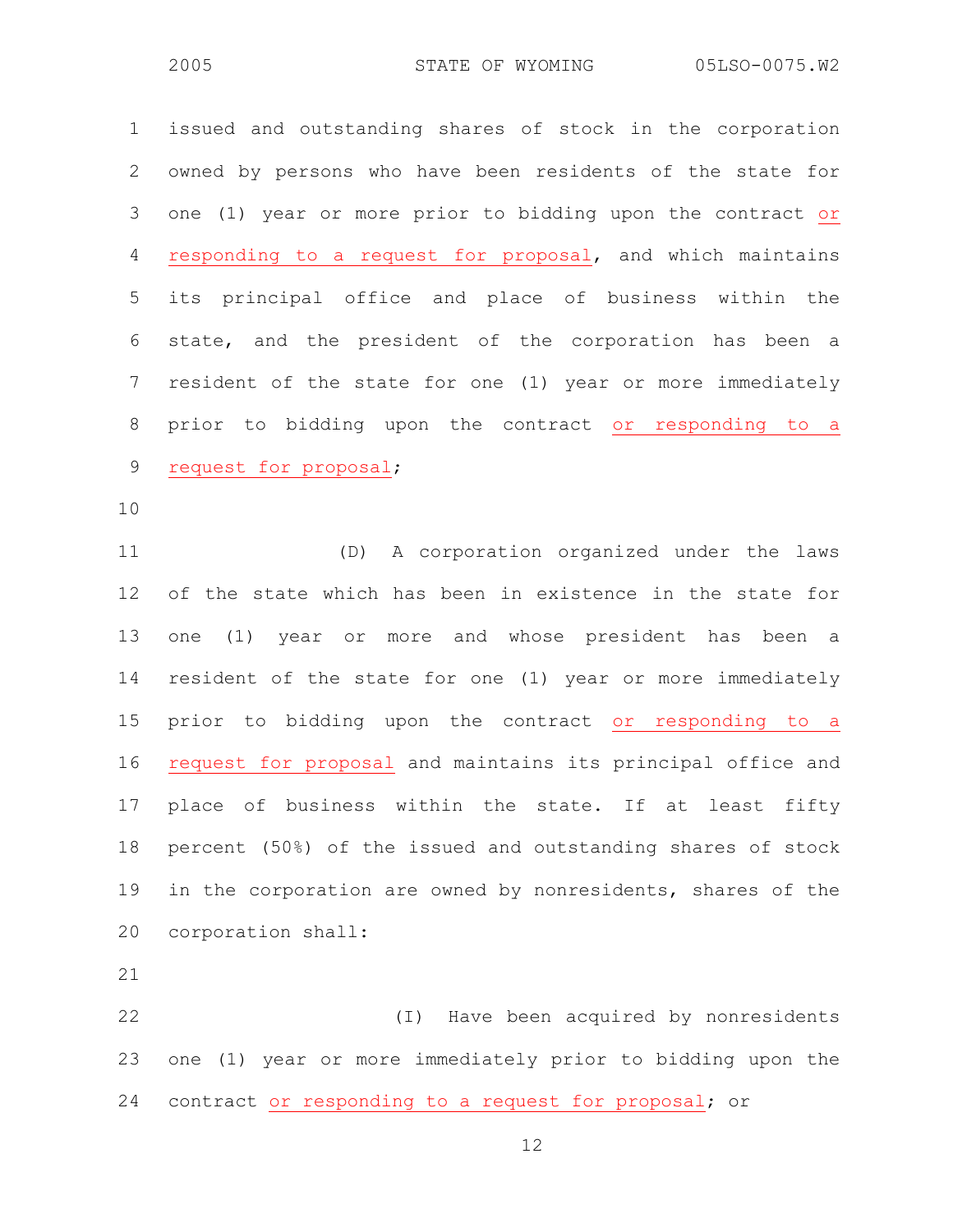1 2 (II) Be publicly traded and registered 3 under Section 13 or 15(d) of the Securities Exchange Act of 4 1934 for one (1) or more classes of its shares. 5 6 (E) A limited partnership organized under 7 the laws of the state and which maintains its principal 8 office and place of business in the state and the general 9 partners of which have been residents of the state for at 10 least one (1) year or more immediately prior to bidding 11 upon the contract or responding to a request for proposal; 12 13 (F) A registered limited liability 14 partnership organized under the laws of the state and which 15 maintains its principal office and place of business in the 16 state and each member of which has been a resident of the 17 state for one (1) year or more immediately prior to bidding 18 upon the contract or responding to a request for proposal; 19 or 20 21 (G) A limited liability company organized 22 under the laws of the state and which maintains its 23 principal office and place of business in the state and the 24 managing members or the appointed managers of which have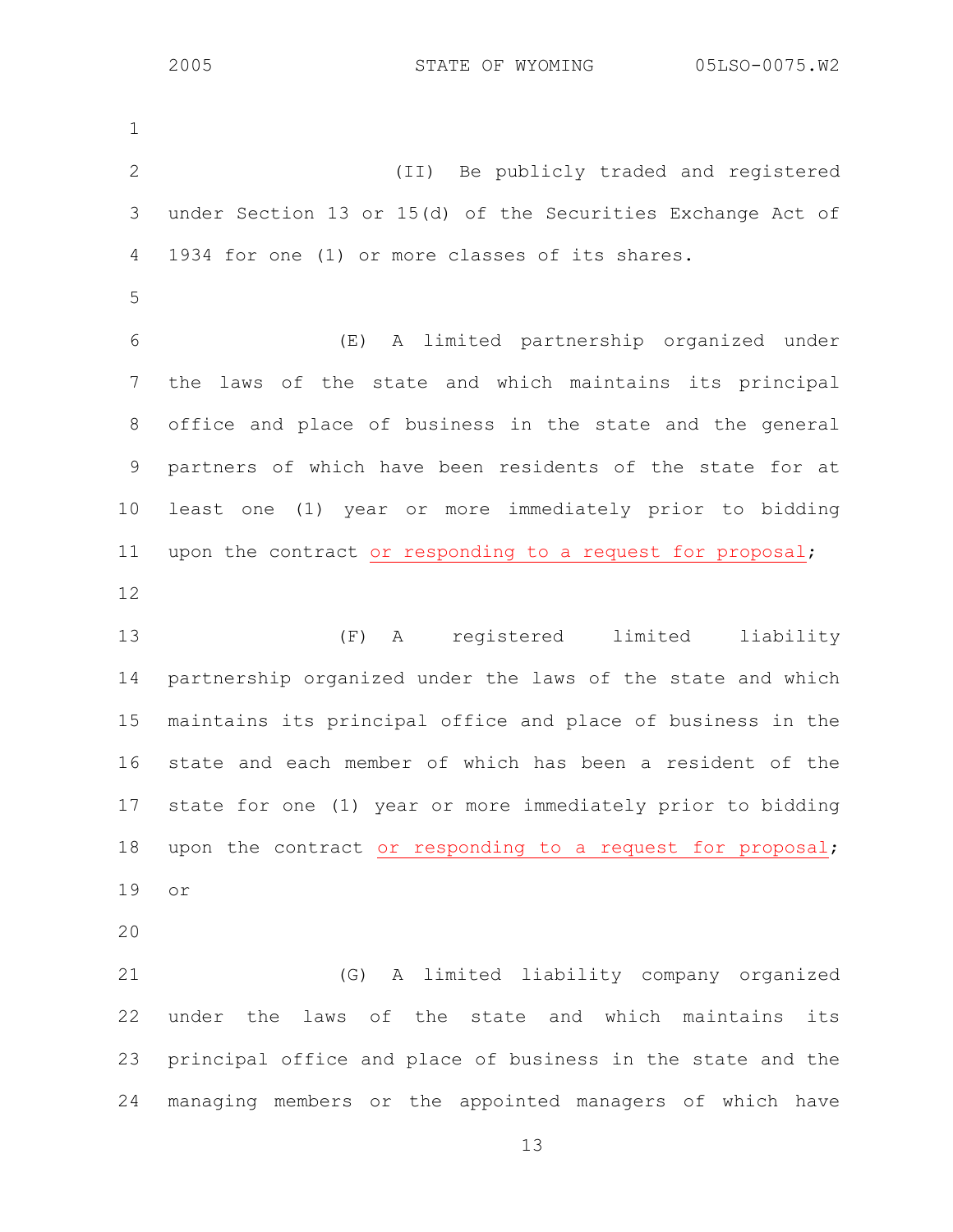1 been residents of the state for one (1) year or more 2 immediately prior to bidding upon the contract or 3 responding to a request for proposal. 4 5 **16-6-102. Resident contractors; preference limitation**  6 **with reference to lowest bid or qualified response;**  7 **decertification; denial of application for residency.**  8 9 (a) If a contract is let by the state, any department 10 thereof, or any county, city, town, school district, 11 community college district or other public corporation of 12 the state for the erection, construction, alteration or 13 repair of any public building, or other public structure, 14 or for making any addition thereto, or for any public work 15 or improvements, the contract shall be let, if 16 advertisement for bids or request for proposal is not 17 required, to a resident of the state. If advertisement for 18 bids or request for proposal is required the contract shall 19 be let to the responsible certified resident making the 20 lowest bid if the certified resident's bid is not more than 21 five percent (5%) higher than that of the lowest

22 responsible nonresident bidder or respondent.

23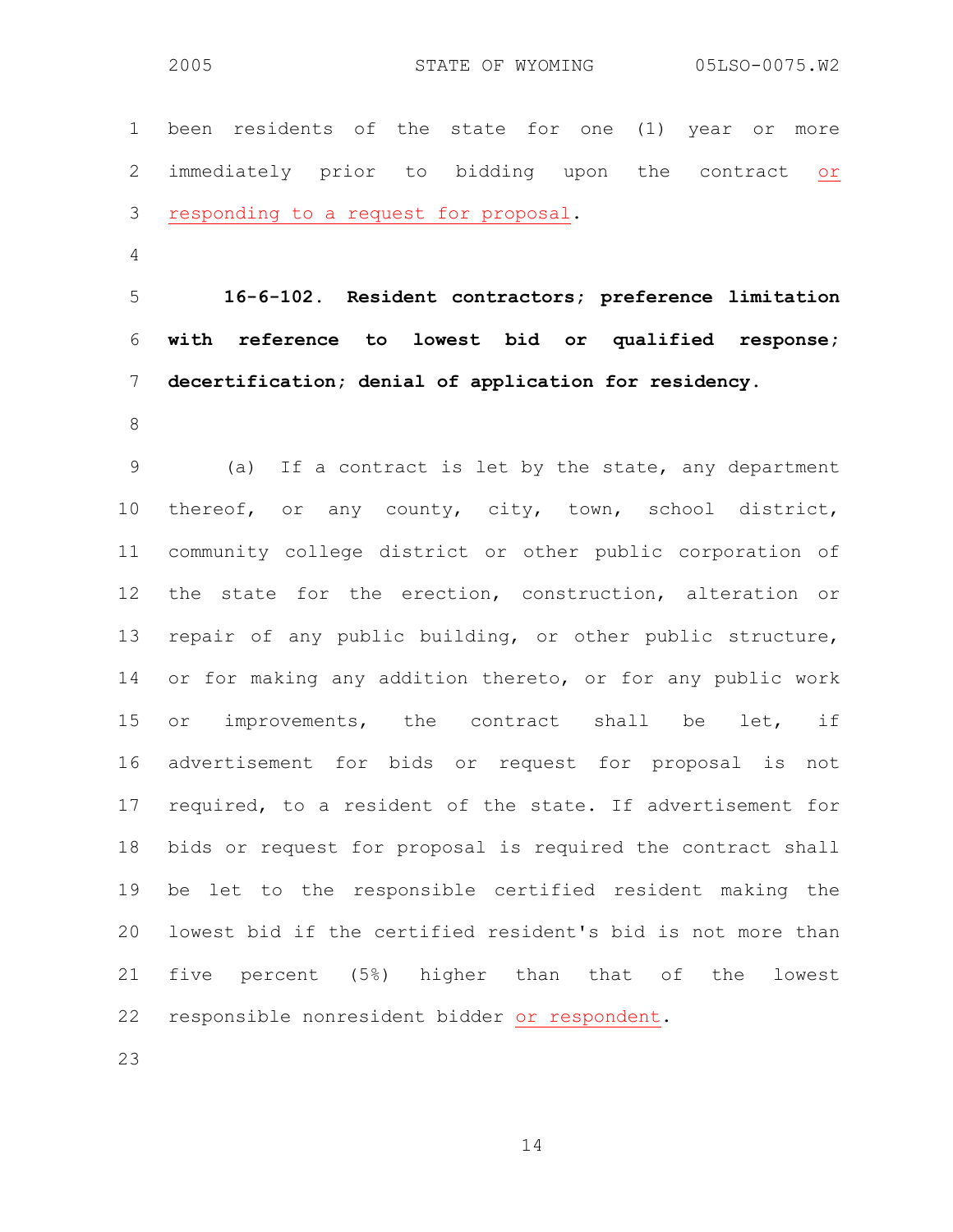| $\mathbf 1$    | 16-6-119. State construction; right to reject bids or                                   |
|----------------|-----------------------------------------------------------------------------------------|
| $\overline{2}$ | responses; qualifications of bidders and respondents.                                   |
| 3              |                                                                                         |
| 4              | Every state agency, board, commission, department<br>O <sub>T</sub>                     |
| 5              | institution shall be authorized to determine<br>the                                     |
| 6              | qualifications and responsibilities of bidders<br>O <sub>T</sub>                        |
| $\overline{7}$ | respondents on contracts for the construction of a public                               |
| $8\,$          | project, facility or structure using standard forms and                                 |
| 9              | procedures adopted by the department of administration and                              |
| 10             | information, and may recommend that the department of                                   |
| 11             | administration and information reject any or all bids or                                |
| 12             | responses based on the qualifications and responsibilities                              |
| 13             | of bidders and respondents and readvertise for bids or                                  |
| 14             | responses.                                                                              |
| 15             |                                                                                         |
| 16             | 16-6-701. Definitions.                                                                  |
| 17             |                                                                                         |
| 18             | (a)<br>As used in this act:                                                             |
| 19             |                                                                                         |
| 20             | "Alternate design and construction delivery<br>$(\triangledown)$                        |
| 21             | method"<br>the $\overline{\phantom{0}}$<br>delivery method described by<br>means<br>any |
| 22             | qualifications based procurement of design and construction                             |

24 contractual relationships, obligations and forms of

23 services, including all procedures, actions, events,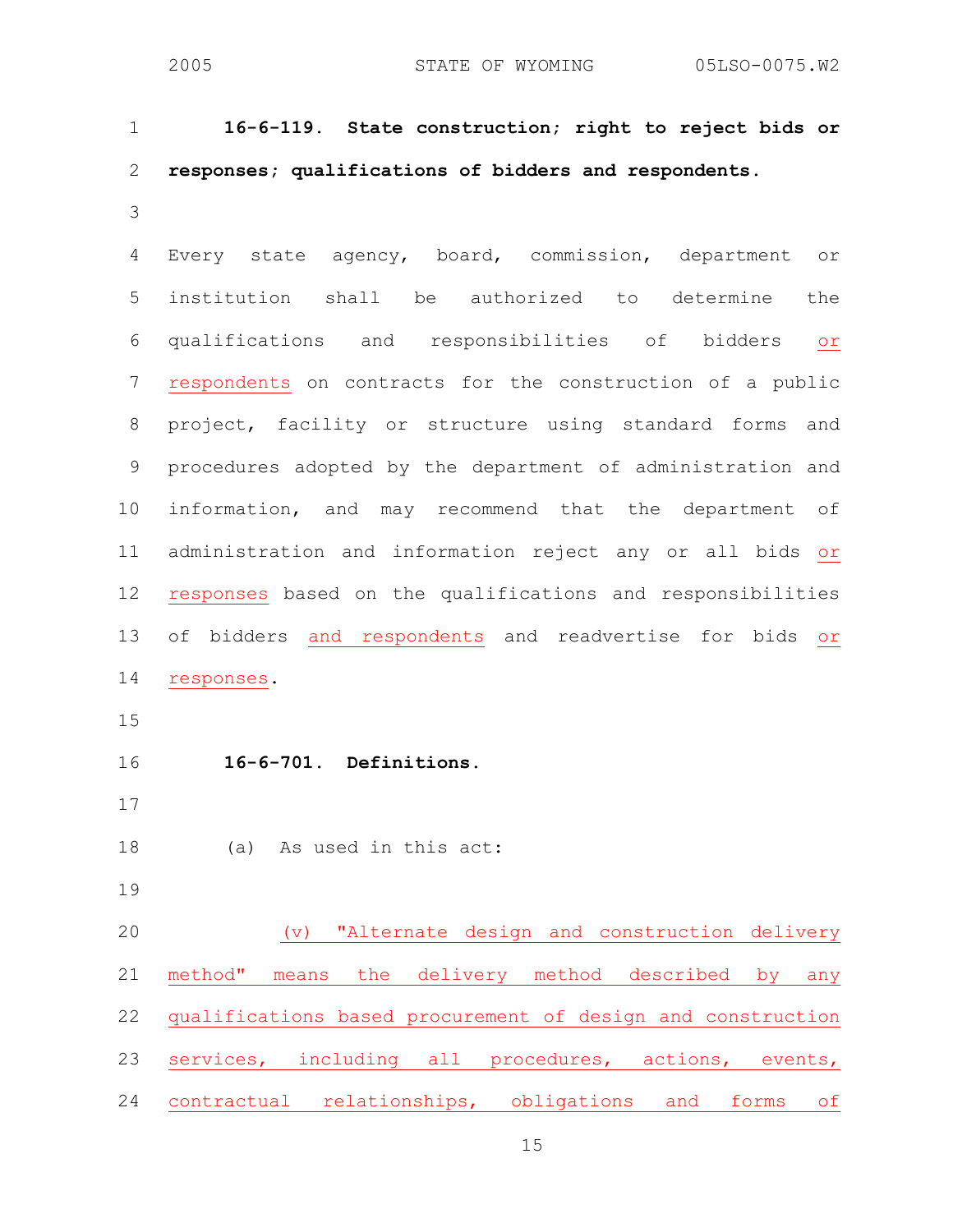| $\mathbf 1$    | agreement for the successful completion of the design and   |
|----------------|-------------------------------------------------------------|
| $\mathbf{2}$   | construction, alteration or repair of any public building,  |
| $\mathcal{S}$  | work, improvement, facility, structure or system other than |
| $\overline{4}$ | by design, bid and build. Alternate design and              |
| $\mathsf S$    | construction delivery methods available to a public entity  |
| 6              | include but are not limited to construction manager agent,  |
| $\overline{7}$ | construction manager at risk and design build;              |
| $\,8\,$        |                                                             |
| $\mathcal{G}$  | (vi) "Construction manager agent" means a type              |
| 10             | of construction management delivery where the professional  |
| 11             | service is procured under existing statutes for             |
| 12             | professional services. The construction manager agent is a  |
| 13             | construction consultant providing administrative and        |
| 14             | management services to the public entity throughout the     |
| 15             | design and construction phases of a project. Under this     |
| 16             | delivery method, the construction manager agent is not the  |
| 17             | contracting agent, is not responsible for purchase orders   |
| 18             | and may not be required to purchase performance bonding;    |
| 19             |                                                             |
| 20             | (vii) "Construction manager at-risk" means<br>a a           |
| 21             | type of construction management delivery in which the       |
| 22             | construction manager at-risk is an advocate for the public  |
| 23             | entity throughout the preconstruction phase of a project.   |
| 24             | In the construction phase of a project, the construction    |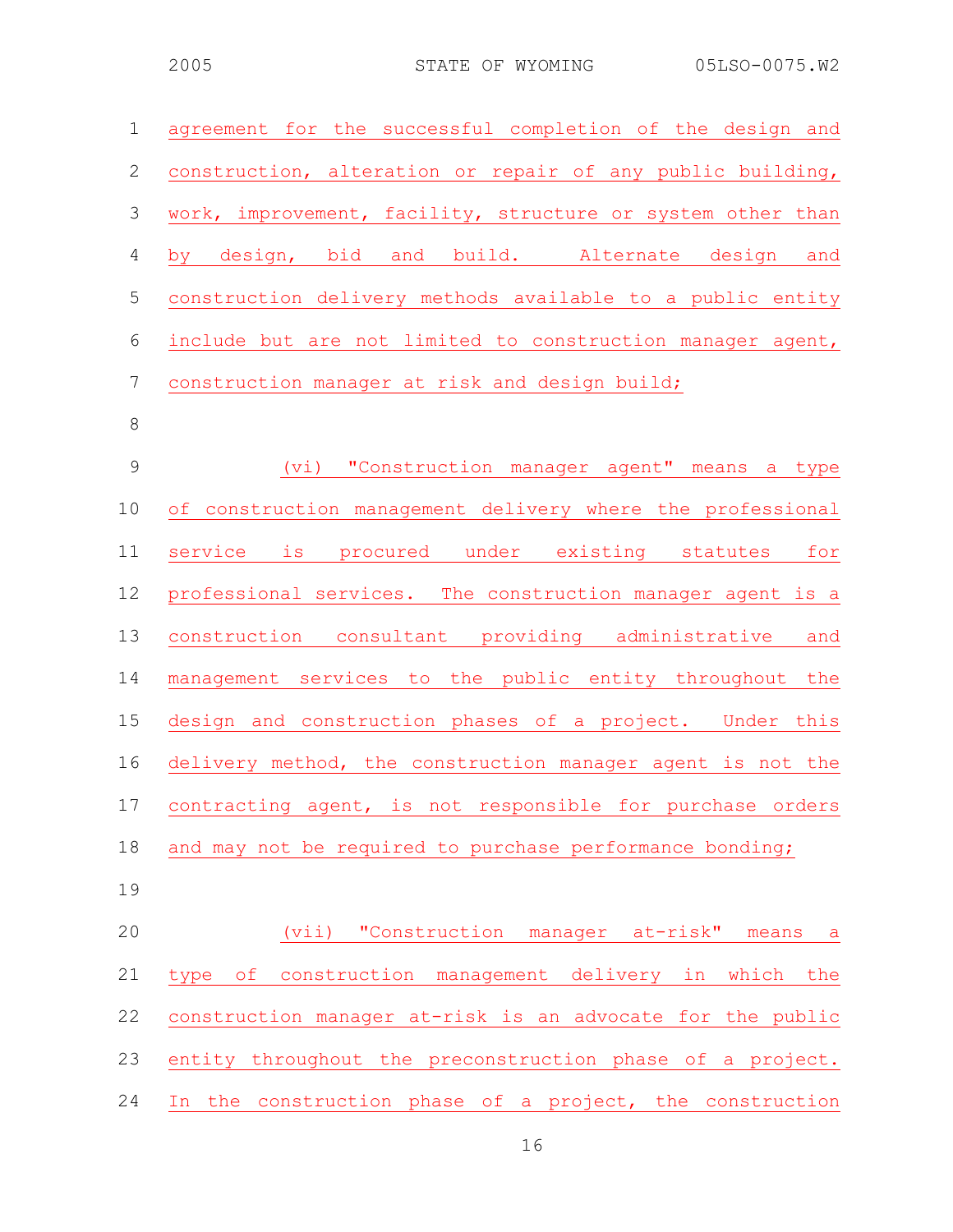| $\mathbf 1$    | manager at-risk is responsible for all project subcontracts                    |
|----------------|--------------------------------------------------------------------------------|
| $\mathbf{2}$   | and purchase orders and may conduct all or a portion of the                    |
| $\mathfrak{Z}$ | construction project work. Under this delivery method, the                     |
| $\overline{4}$ | construction manager at-risk is responsible for providing a                    |
| 5              | quaranteed maximum price for the project to the public                         |
| 6              | entity prior to commencing the construction project and may                    |
| $\overline{7}$ | be subject to performance bonding requirements;                                |
| $\,8\,$        |                                                                                |
| $\mathcal{G}$  | (viii) "Design build method" means a design and                                |
| 10             | construction delivery method in which the public entity                        |
| 11             | negotiates a single qualifications based contract<br>to                        |
| 12             | provide all project design and construction services based                     |
| 13             | upon a programmatic scope with a design builder team for                       |
| 14             | public buildings;                                                              |
| 15             |                                                                                |
| 16             | "This<br>act"<br>W.S. 16-6-701 through<br>$\left(\forall\right)$ (ix)<br>means |
| 17             | $16 - 6 - 706 - 16 - 6 - 709$ .                                                |
| 18             |                                                                                |
| 19             | 16-6-702. Public entity; contracts; partial payments;                          |
| 20             | alternate delivery methods authorized.                                         |
| 21             |                                                                                |
| 22             | (a) Notwithstanding W.S. $15-1-113(e)$ , a public entity                       |
| 23             | awarding a contract for the construction, alteration or                        |
| 24             | repair of any highway, public building, public work or                         |
|                | 17                                                                             |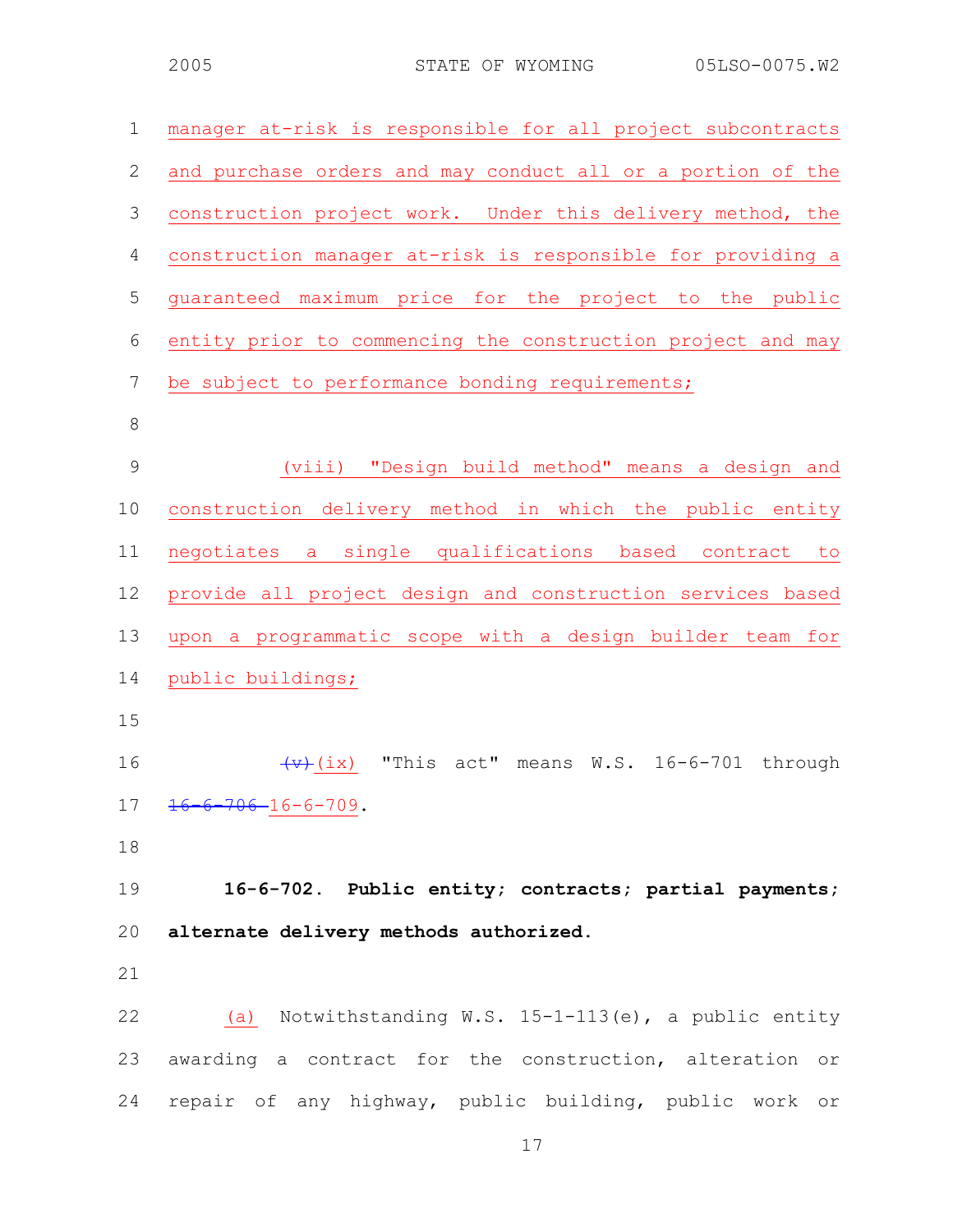1 public improvement, structure or system shall authorize 2 partial payments of the amount due under the contract as 3 stipulated in the contract document or as soon thereafter 4 as practicable, to the contractor if the contractor is 5 satisfactorily performing the contract. No more than ten 6 percent (10%) of the calculated value of any work completed 7 shall be withheld until fifty percent (50%) of the work 8 required by the contract has been performed. Thereafter, 9 the public entity may pay any of the remaining installments 10 without retaining additional funds if, in the opinion of 11 the public entity, satisfactory progress is being made in 12 the work but under no condition shall more than ten percent 13 (10%) be withheld on the remaining fifty percent (50%) of 14 the work required. The withheld percentage of the contract 15 price of the work, improvement or construction shall be 16 retained in an account in the name of the contractor which 17 has been assigned to the public entity until the contract 18 is completed satisfactorily and finally accepted by the 19 public entity. If the public entity finds that satisfactory 20 progress is being made in all phases of the contract, it 21 may, upon written request by the contractor, authorize 22 payment from the withheld percentage. Before the payment is 23 made, the public entity shall determine that satisfactory 24 and substantial reasons exist for the payment and shall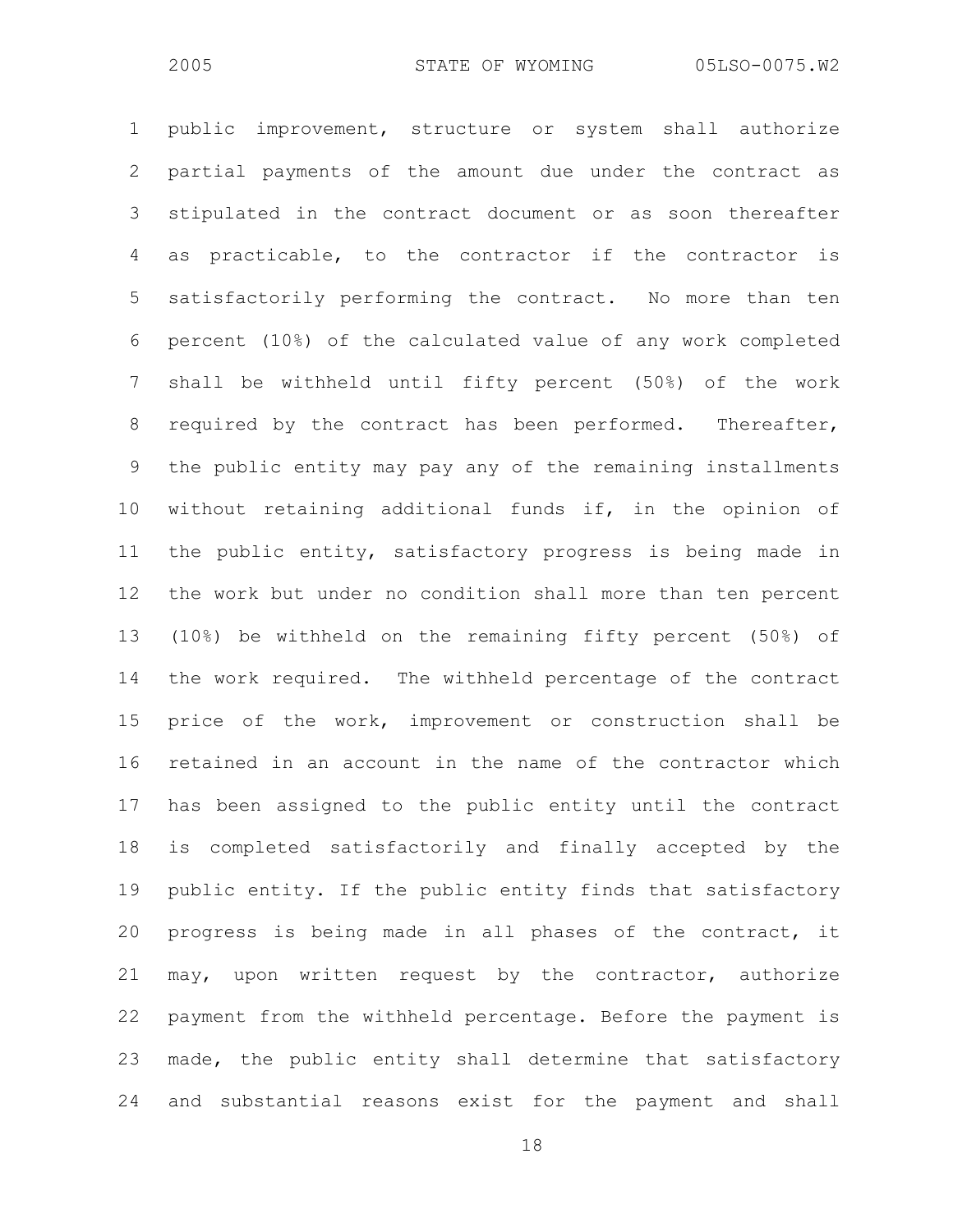1 require written approval from any surety furnishing bonds 2 for the contract work.

3

4 (b) Alternate design and construction delivery 5 methods as authorized under W.S. 16-6-707 through 16-6-709 6 may be used by a public entity to design, construct, alter, 7 repair or maintain public works projects.

8

**18-6-201. Construction of jails; authority of county commissioners; plans and specifications; maximum cost permitted; call for bids; limitations applicable only when costs paid from general fund.** 

13

14 (c) Subsection (a) of this section does not apply to 15 any jail construction project using an alternate design and 16 construction delivery method authorized under W.S. 16-6-707 17 through 16-6-709.

18

19 **18-6-202. Construction of jails; opening of bids or**  20 **proposals; awarding of contract; security for completion;**  21 **payment; exemption for alternate delivery methods.** 

22

23 (d) Subsections (a) and (b) of this section do not 24 apply to any jail construction project using an alternate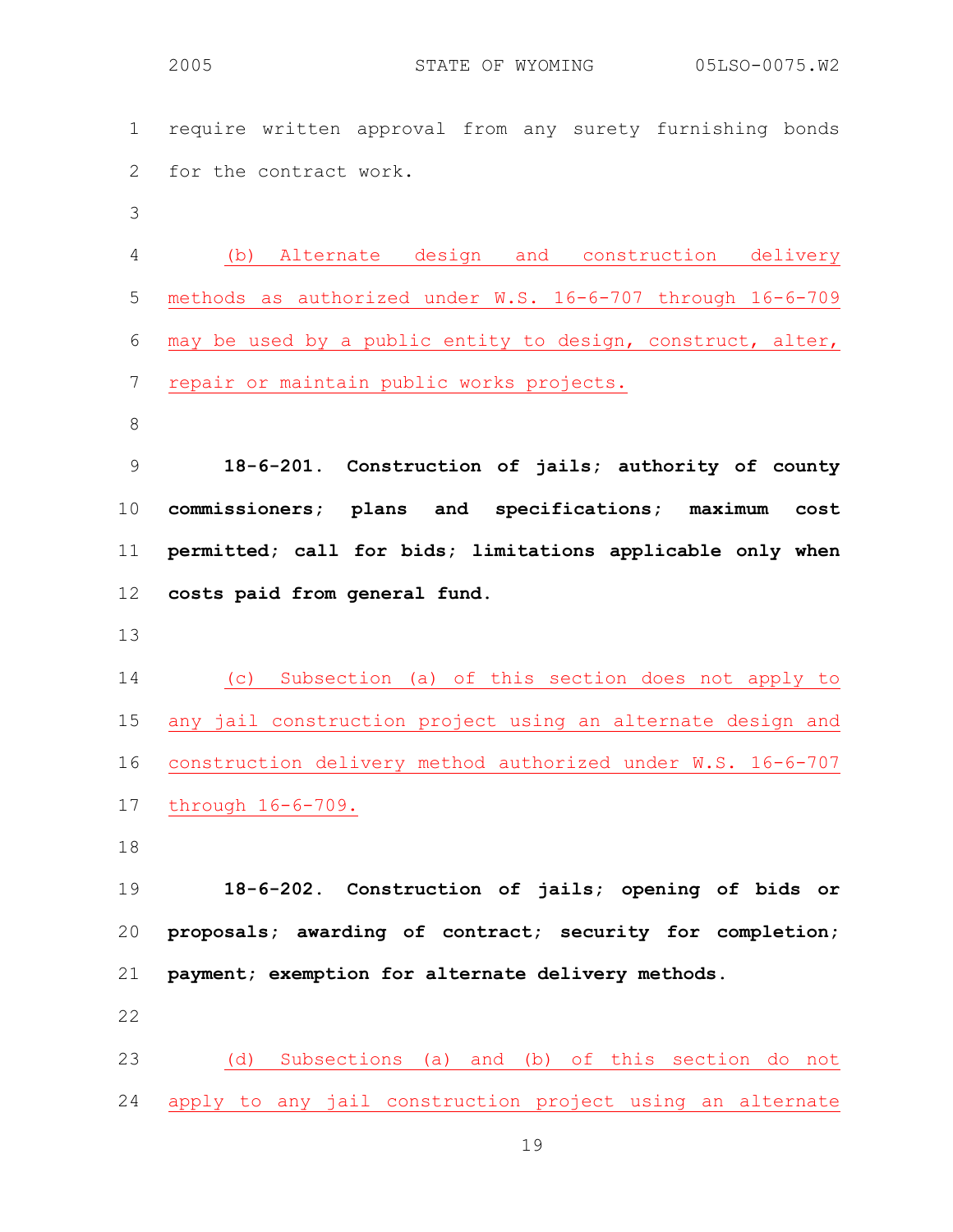1 design and construction delivery method authorized under 2 W.S. 16-6-707 through 16-6-709. 3 4 **21-15-114. Powers and duties; school facilities**  5 **office created; director.**  6 7 (a) The school facilities commission shall: 8 9 (viii) Enter into construction or renovation 10 project agreements, as appropriate, with school districts. 11 The agreement shall: 12 13 (J) Allow for alternate delivery methods 14 for provision of design and construction services as 15 authorized under W.S. 16-6-707 through 16-6-709. 16 17 **35-2-429. Construction to be done by contract based**  18 **on competitive bidding; alternate delivery methods.**  19 20 (a) Except as herein otherwise provided under 21 subsection (b) of this section and otherwise, the work of 22 constructing the various buildings shall be done by 23 contract based on competitive bidding. Notice of call for 24 bids shall be for such period of time and in such manner as